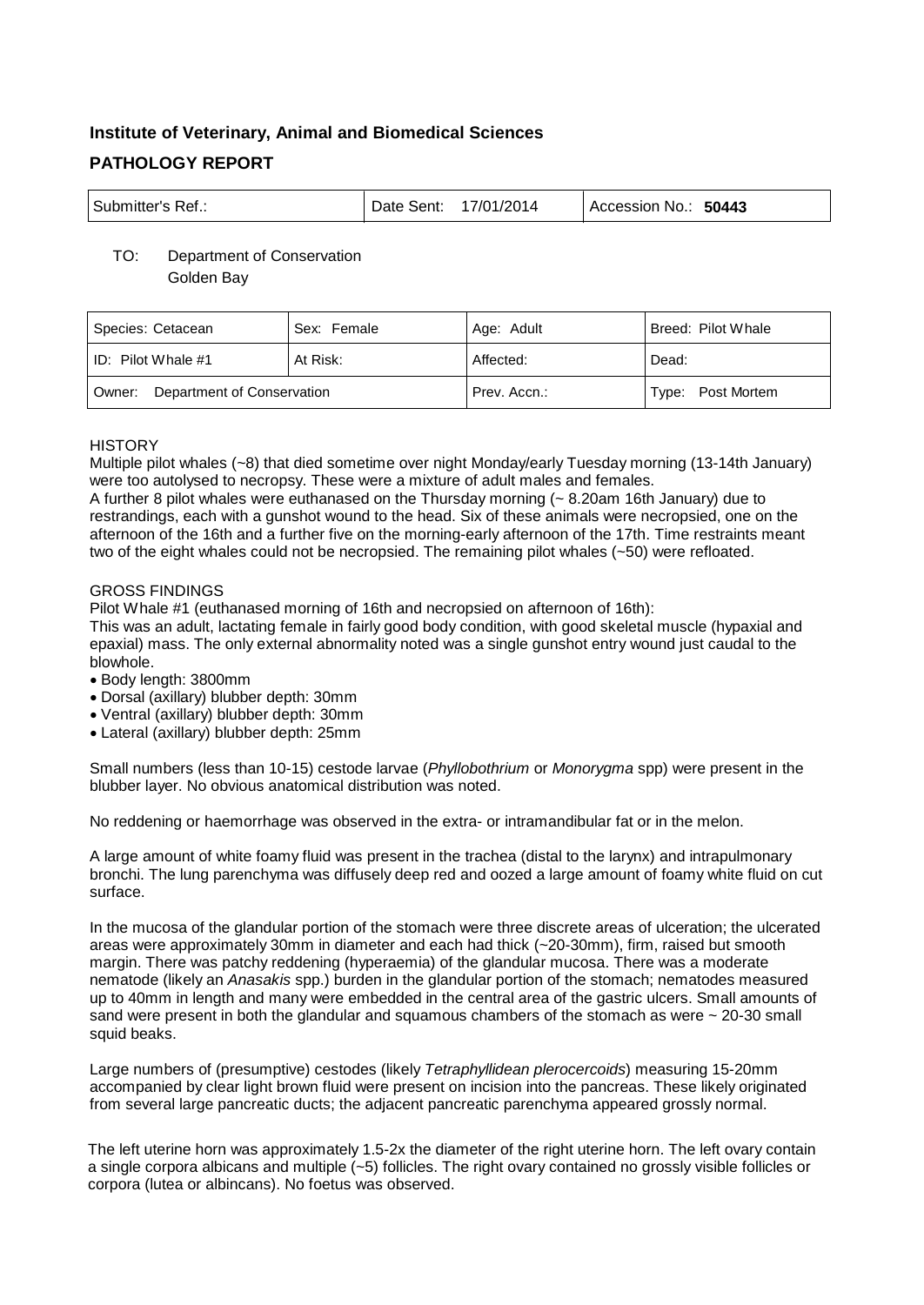#### Accn. No.: 50443 Page 2 of 3

The bladder contained ~ 50 mls of clear, straw-coloured urine with a small amount of white sediment.

No other obvious abnormalities were noted on gross post mortem.

### HISTOPATHOLOGY

- Lung: many bronchi and alveolar spaces contain variable amounts of pale eosinophilic granular material admixed with small to moderate numbers of macrophages with moderate amounts of finely vacuolated cytoplasm. There is moderate congestion.
- Bronchial lymph node: scattered throughout the medullary sinuses are individual and small aggregates of macrophages that contain granular to more clumpy golden brown pigment, likely haemosiderin.
- Heart: cardiomyocytes demonstrate mild to moderate anisokaryosis.
- Liver: approximately 50% of hepatocytes contain small amounts of granular golden brown intracytoplasmic pigment, likely iron (in the form of haemosiderin) and/or lipofuscin. There is patchy sinusoidal congestion.
- Kidney: there is patchy congestion.
- Sections of skeletal muscle, spleen, kidney and adrenal gland show no obvious abnormalities.

## **DIAGNOSIS**

No obvious cause of stranding: cause of death was euthanasia via gunshot after prolonged stranding

## **COMMENTS**

This was an adult, lactating female in fairly good body condition.

There was a moderate gastrointestinal and mild integumentary (skin and blubber) parasite burden which is common in free-living cetaceans and is not an indication of a diseased animal (however, parasite burdens tend to increase to large numbers in individual animals with underlying disease).

Nematodes were present in the glandular portion of the stomach. Several gastric ulcers were also present in the glandular portion of the stomach with nematodes embedded within the areas of ulceration. At gross post mortem, the ulcers had a thick and possibly fibrotic (scarring) margin indicating a degree of chronicity, thus these ulcers may not necessarily be related to the stranding event.

This animal and the other five pilot whales all had several ulcers in their stomachs, not all of which were associated with the presence of gastric nematodes. However, histological exam of the stomach from the pilot whale 50447 showed multiple cross sections of nematodes within the wall as well as a robust inflammatory response, indicating the presence of these parasites is causing damage (ulceration) to the stomach.

Apart from a small numbers of squid beaks, there were no other ingesta within the stomach indicating this whale had not eaten for several days.

Large numbers of (presumptive) cestodes (*Tetraphyllidean plerocercoids*) were present in the pancreas; these likely originated from several large pancreatic ducts but it did not appear as these were causing any obvious pathology as the adjacent pancreatic parenchyma appeared grossly normal.

There was severe pulmonary oedema and congestion of the lung; this is likely due to the stress of stranding and progressive shock as blood starts to pool in the lungs and the cardiovascular system starts to shut down. This results in fluid from the bloodstream (minus the red blood cells) being squeezed/forced out into the small airways of the lung. This fluid then mixes with the small small amount of fluid normally present in the lung (this is called surfactant) and the result is the formation of white frothy/foamy fluid and this is termed pulmonary oedema. This will prevent proper oxygen and carbon dioxide exchange in the lung. Histology of the lung confirms the presence of proteinaceous fluid within the bronchi and alveolar spaces. The fluid is accompanied by foamy alveolar macrophages (these cells try to eliminate some of this excess fluid) indicating the fluid has likely been building up over the last 24 hours or so.

There was no obvious cause of stranding with the immediate cause of death due to humane euthanasia via gunshot.

An index of suspicion of sonar or seismic injury in cetaceans relies on examination of the brain, meninges (the thin connective tissue lining of the brain) and acoustic structures of the head (the include acoustic fat,